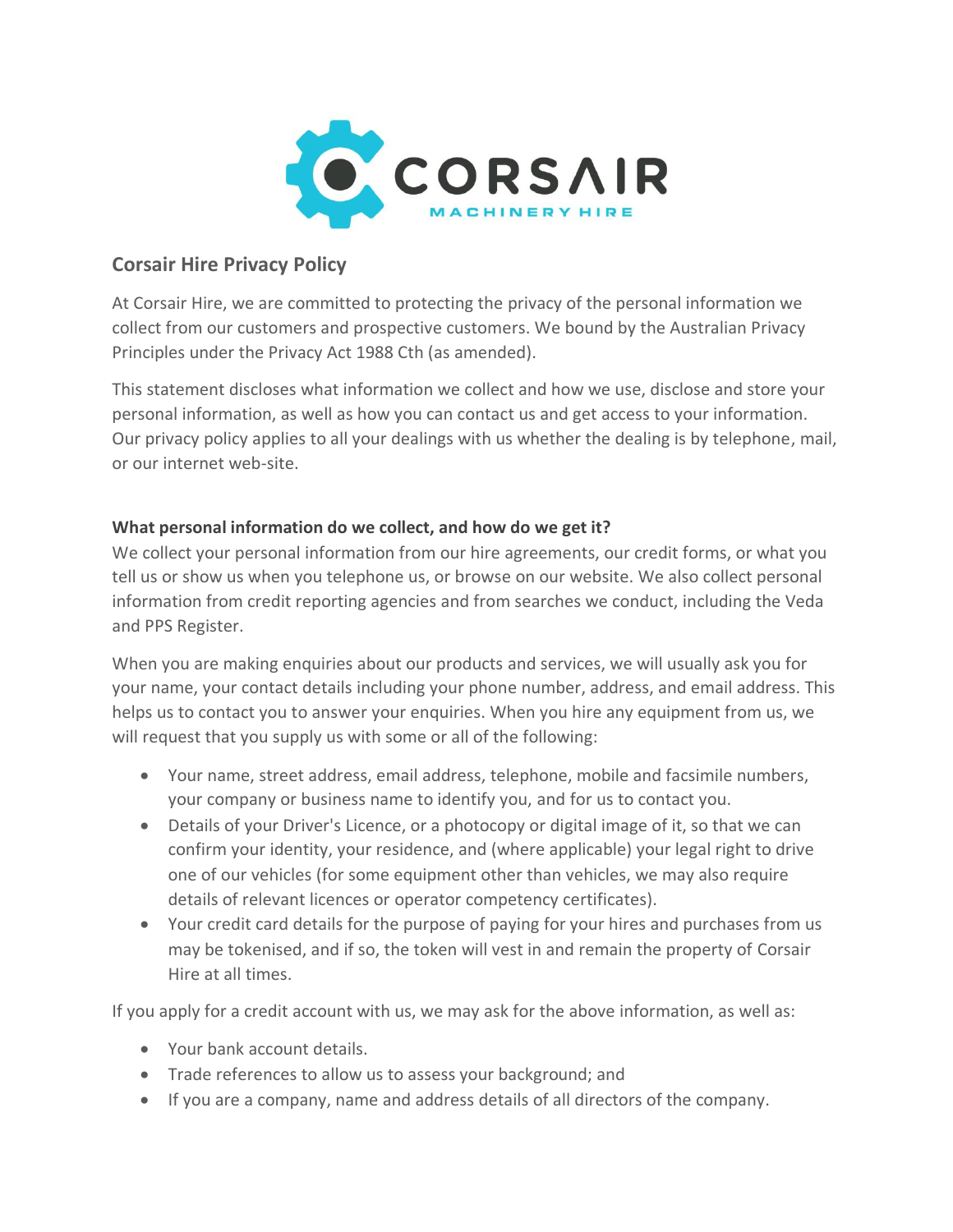We do not seek to collect any sensitive information background, political beliefs etc.

#### **What do we use this personal information for?**

All information sought is required for our business purposes, which includes:

- Responding to your enquiries or requests;
- To provide you with the equipment you wish to hire, and other products and services;
- To help us to identify other products and services that might be beneficial to you, and to inform you about them and items of interest;
- To evaluate the needs of our customers and to develop new products;
- Internal accounting and administration;
- To protect you and us from fraud;
- Direct Marketing; and
- Setting up an account

When you visit our website, we may collect the above information from you if you provide it to us. We may also collect logging information about web site activities (e.g., date and time of visits, the number of pages viewed, your operating system etc.) using "cookies", as commonly used by most other web sites. A cookie is a packet of information that allows the hosting computer to identify and interact with you. The cookies do not identify any personal information but may provide us with statistical information that we can use to analyse our services. If your computer does not allow the placement of cookies, your navigation on our website may be restricted.

We assume we have your consent to use your personal information for the above purposes, in particular, for the purposes of sending information to you about our products and services, unless you advise us not to.

If you do not want us to contact you or send you information, please let us know.

#### **What equipment data do we collect, how do we get it and what do we use it for?**

Corsair Hire's equipment, vehicles and tools (Equipment) may contain on-board devices (each a GPS Device) which enable the Equipment to be connected to the internet and to send commands to and receive certain information from the Equipment, including geolocation data from a global positioning system and other data including but not limited to speed, battery voltage and ignition status of such Equipment.

By hiring any Equipment from us you expressly agree to Corsair Hire using a GPS Device on such Equipment during the rental period, and to us collecting, using and retaining information from the GPS Device, and that Corsair Hireis the owner of that data.

Information from the GPS Device may be used: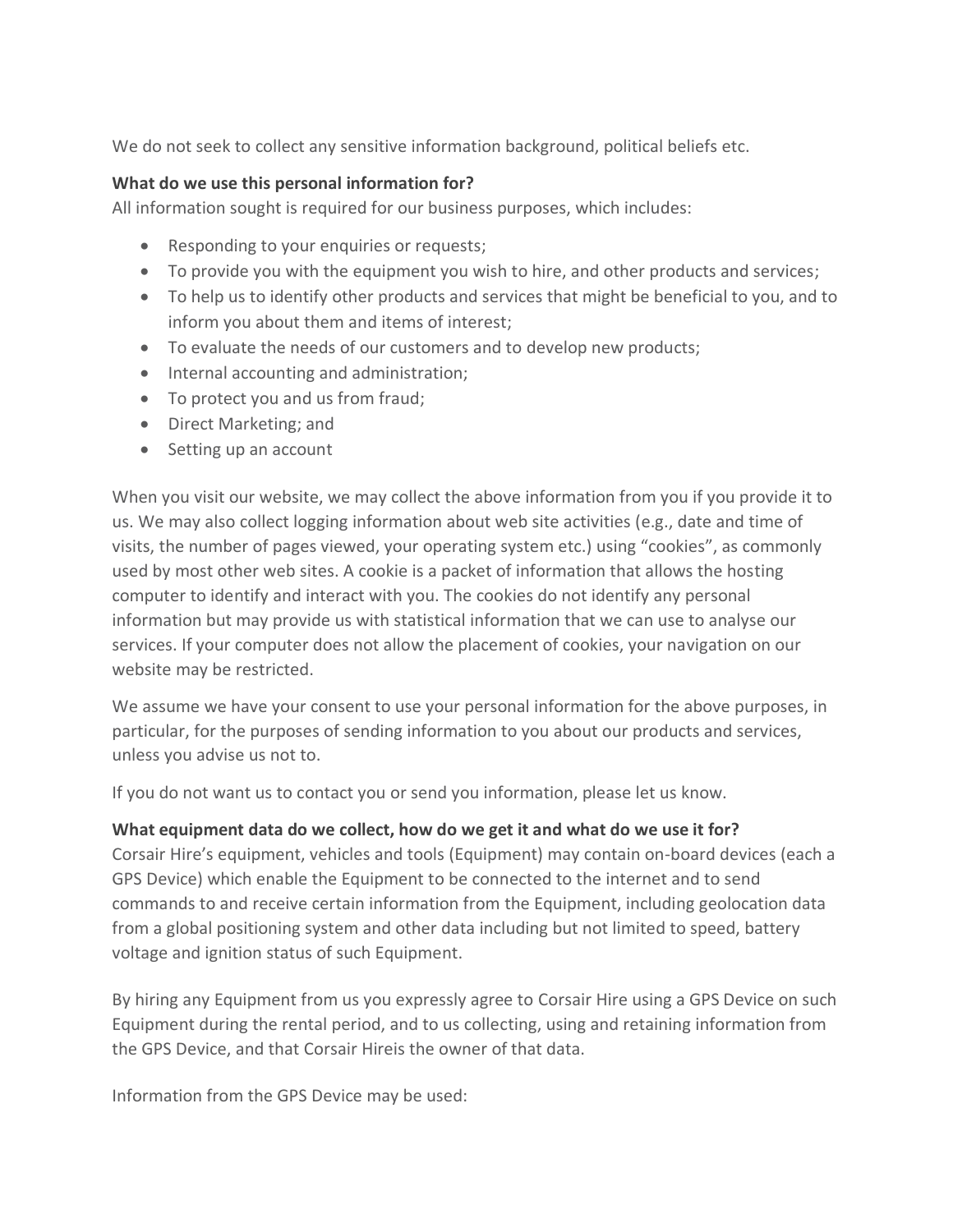- To notify us that the Equipment requires maintenance or servicing;
- To provide information to the police or other authorities in the event that the Equipment is stolen, is not returned at the end of the hire period or is being used unlawfully;
- In the event of an accident or incident relating to the Equipment during the hire period, e.g., to verify the location of the Equipment at the time of the alleged accident or incident;
- To identify the exact location of the Equipment in the event of a reported breakdown and to provide that location to breakdown responders;
- To identify whether the Equipment is being used in an area prohibited under the hire contract conditions or in a manner that does not comply with manufacturer's specifications or the terms of hire;
- For any other purpose permitted under the Privacy Act or any other law.

## **Opting Out**

You may opt out of receiving promotional materials from us, by emailing **[info@corsairhire.com.au.](mailto:info@corsairhire.com.au)**

## **Disclosure of your personal information to parties outside the Corsair Hire**

As a general principle, Corsair Hire will not provide any unrelated party (including any overseas recipients) with any personal information it has collected about you. Exceptions may occur where:

- Corsair Hire believes in good faith that you have consented;
- We use external service providers e.g. mailing houses to mail promotional material to you. The information will be provided to our external service providers on a confidential basis for the purposes of our business only, and we will take reasonable steps to ensure that it is dealt with according to the same high standards as we use;
- A law enforcement agency, or other government agency, is exercising its legal authority and has asked Kennards to provide access to that information;
- You are in default of a hire contract or other contractual commitment to us, in which case we may need to release your details and the relevant history of your transactions with us to our legal advisers, debt collection agencies, credit reference bodies, sub-hire partners or industry associations.
- We are asked to share that information with a credit bureau or reporting agency.

Corsair Hire also uses Google Analytics to collect and process information. For further details please view "How Google uses data when you use our partners' sites or apps" (located at **[www.google.com/policies/privacy/partners/](http://www.google.com/policies/privacy/partners/)**).

Other than the purposes above, we will not disclose your information unless with your consent,